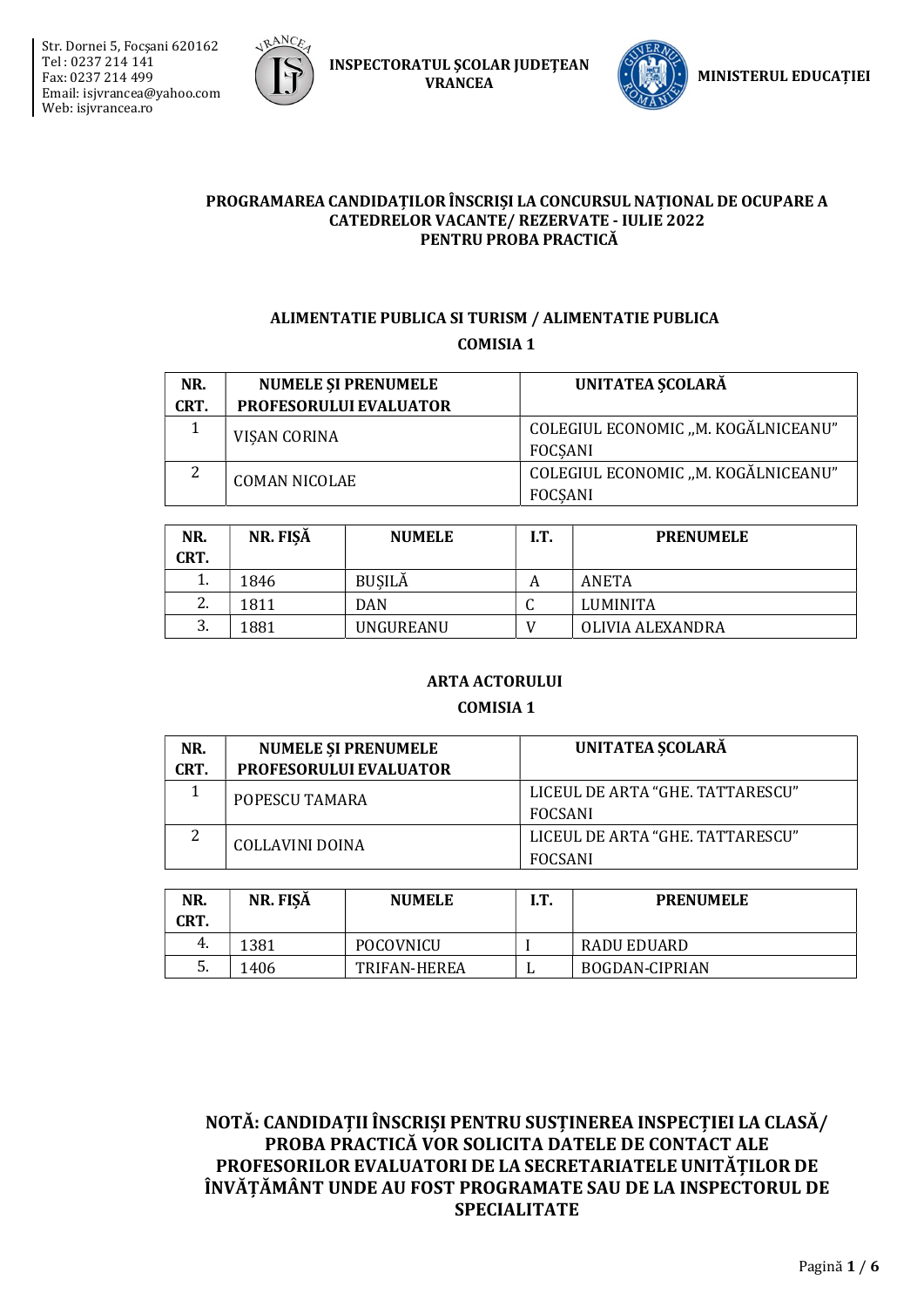

**INSPECTORATUL SCOLAR JUDETEAN VRANCEA** 



## **ARTA VOCALĂ**

**COMISIA 1** 

| NR.<br>CRT. | <b>NUMELE SI PRENUMELE</b><br><b>PROFESORULUI EVALUATOR</b> | UNITATEA SCOLARĂ                                   |
|-------------|-------------------------------------------------------------|----------------------------------------------------|
|             | SAFTA SIMONA                                                | LICEUL DE ARTA "GHE, TATTARESCU"<br><b>FOCSANI</b> |
| ▵           | CRISTACHE CRISTINA                                          | LICEUL DE ARTA "GHE, TATTARESCU"<br><b>FOCSANI</b> |

| NR.<br>CRT. | NR. FIŞĂ | <b>NUMELE</b> | I.T. | <b>PRENUMELE</b> |
|-------------|----------|---------------|------|------------------|
| 6.          | 1282     | LĂDUNCĂ       | V S  | <b>ALINA</b>     |
| 7           | 1869     | LUPU          | M    | NECULAI          |
| 8.          | 1287     | <b>MOCANU</b> | U    | <b>IOANA</b>     |

## COMUNICARE ÎN LIMBAJUL MIMICO-GESTUAL **COMISIA 1**

| NR.<br>CRT. | <b>NUMELE ȘI PRENUMELE</b><br><b>PROFESORULUI EVALUATOR</b> | <b>UNITATEA ȘCOLARĂ</b>     |
|-------------|-------------------------------------------------------------|-----------------------------|
|             | <b>BEROVICI PETRONELA</b>                                   | CSEI "ELENA DOAMNA" FOCSANI |
| っ           | FĂNUȚĂ BOGDANA                                              | CSEI "ELENA DOAMNA" FOCSANI |

| NR.<br>CRT. | NR. FIŞĂ | <b>NUMELE</b>   | I.T. | <b>PRENUMELE</b> |
|-------------|----------|-----------------|------|------------------|
| 9.          | 1652     | <b>MUNTEANU</b> | C    | SIMONA IULIANA   |
| 10.         | 1293     | PIOARĂ          |      | VIRGINICA        |
| 11.         | 1410     | <b>PLESEA</b>   | VE   | SIMONA           |
| 12.         | 1306     | <b>BLENDEA</b>  | M    | <b>FLORINELA</b> |
| 13.         | 1408     | <b>VISAN</b>    | G    | <b>RAMONA</b>    |

NOTĂ: CANDIDAȚII ÎNSCRIȘI PENTRU SUSȚINEREA INSPECȚIEI LA CLASĂ/ PROBA PRACTICĂ VOR SOLICITA DATELE DE CONTACT ALE PROFESORILOR EVALUATORI DE LA SECRETARIATELE UNITĂTILOR DE ÎNVĂȚĂMÂNT UNDE AU FOST PROGRAMATE SAU DE LA INSPECTORUL DE **SPECIALITATE**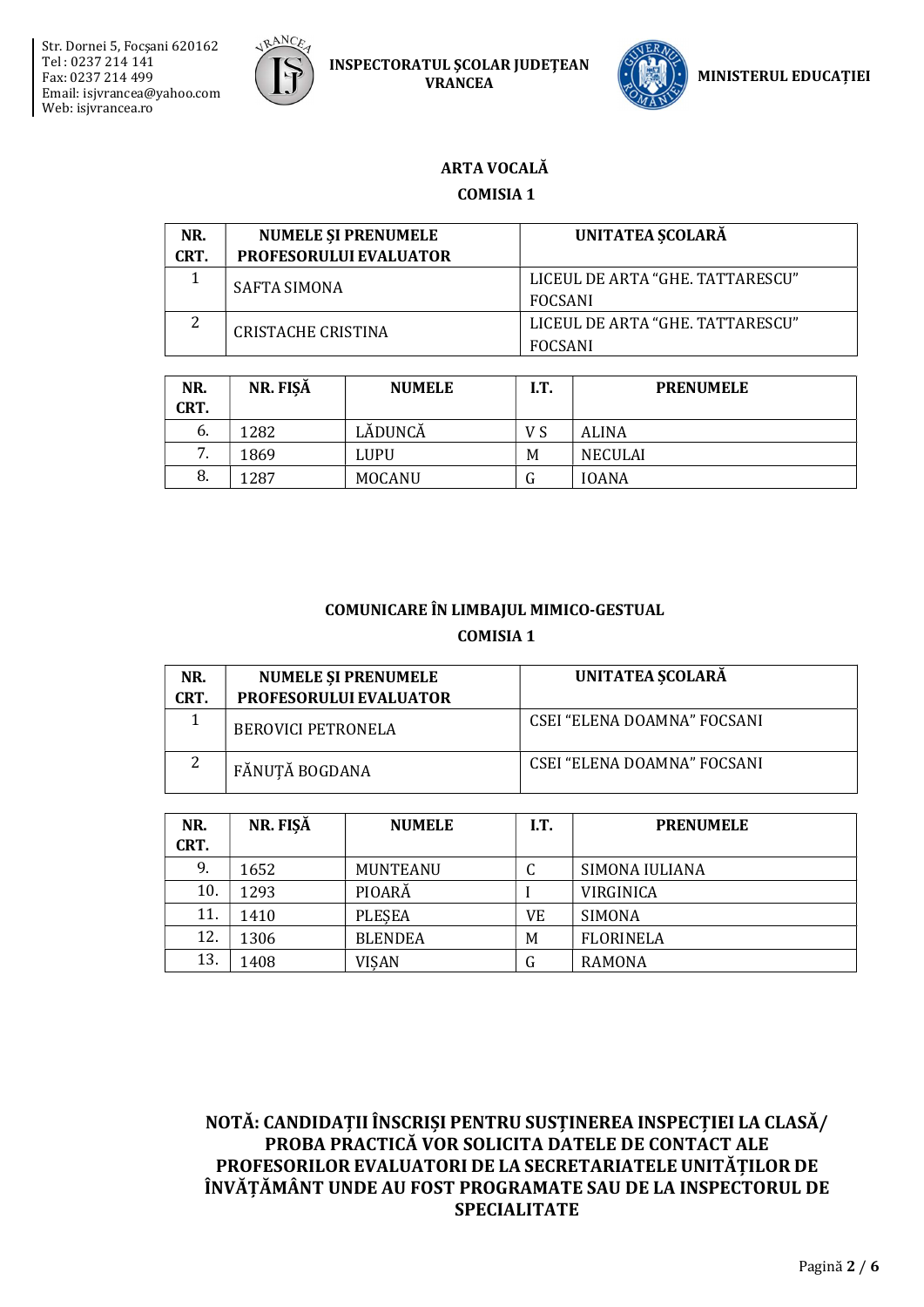

INSPECTORATUL ŞCOLAR JUDEŢEAN VRANCEA JUDEȚEAN (VERTICI) MINISTERUL EDUCAȚIEI



## ECONOMIC, ADMINISTRATIV, COMERȚ ȘI SERVICII / POȘTĂ COMISIA 1

| NR.<br>CRT. | <b>NUMELE SI PRENUMELE</b><br>PROFESORULUI EVALUATOR | <b>UNITATEA SCOLARĂ</b>                               |
|-------------|------------------------------------------------------|-------------------------------------------------------|
|             | <b>BOCSOK GABRIELA DORINA</b>                        | COLEGIUL ECONOMIC "M. KOGĂLNICEANU"<br><b>FOCSANI</b> |
| ำ           | TUDOR MIHAELA                                        | COLEGIUL ECONOMIC "M. KOGĂLNICEANU"<br><b>FOCSANI</b> |

| NR.<br>CRT. | NR. FISĂ    | <b>NUMELE</b> | r m<br>. | <b>PRENUMELE</b> |
|-------------|-------------|---------------|----------|------------------|
| 14.         | 016<br>1810 | OANCEA        | N        | <b>NICOLETA</b>  |

## ESTETICA SI INGRIJIREA CORPULUI OMENESC COMISIA 1

| NR.<br>CRT. | <b>NUMELE ȘI PRENUMELE</b><br>PROFESORULUI EVALUATOR | UNITATEA ȘCOLARĂ                                      |
|-------------|------------------------------------------------------|-------------------------------------------------------|
|             | FĂGĂLAS VIRGINIA                                     | LICEUL TEHNOLOGIC "G.G. LONGINESCU"<br><b>FOCSANI</b> |
| っ           | ANGHELOIU ANDA NINA                                  | LICEUL TEHNOLOGIC "G.G. LONGINESCU"<br><b>FOCSANI</b> |

| NR.<br>CRT. | NR. FISĂ | <b>NUMELE</b> | . | <b>PRENUMELE</b> |
|-------------|----------|---------------|---|------------------|
| 15.         | 1878     | RACOVITEANU   |   | <b>VASILICA</b>  |

### GIMNASTICA ARTISTICĂ / HANDBAL / ATLETISM

COMISIA 1

| NR.<br>CRT. | <b>NUMELE ȘI PRENUMELE</b><br><b>PROFESORULUI EVALUATOR</b> | <b>UNITATEA SCOLARĂ</b>       |
|-------------|-------------------------------------------------------------|-------------------------------|
|             | <b>LOVIN ADRIAN</b>                                         | <b>CLUBUL SPORTIV FOCSANI</b> |
| ∠           | ALEXANDRESCU GABRIEL                                        | <b>CLUBUL SPORTIV FOCSANI</b> |

## NOTĂ: CANDIDAȚII ÎNSCRIȘI PENTRU SUSȚINEREA INSPECȚIEI LA CLASĂ/ PROBA PRACTICĂ VOR SOLICITA DATELE DE CONTACT ALE PROFESORILOR EVALUATORI DE LA SECRETARIATELE UNITĂȚILOR DE ÎNVĂȚĂMÂNT UNDE AU FOST PROGRAMATE SAU DE LA INSPECTORUL DE SPECIALITATE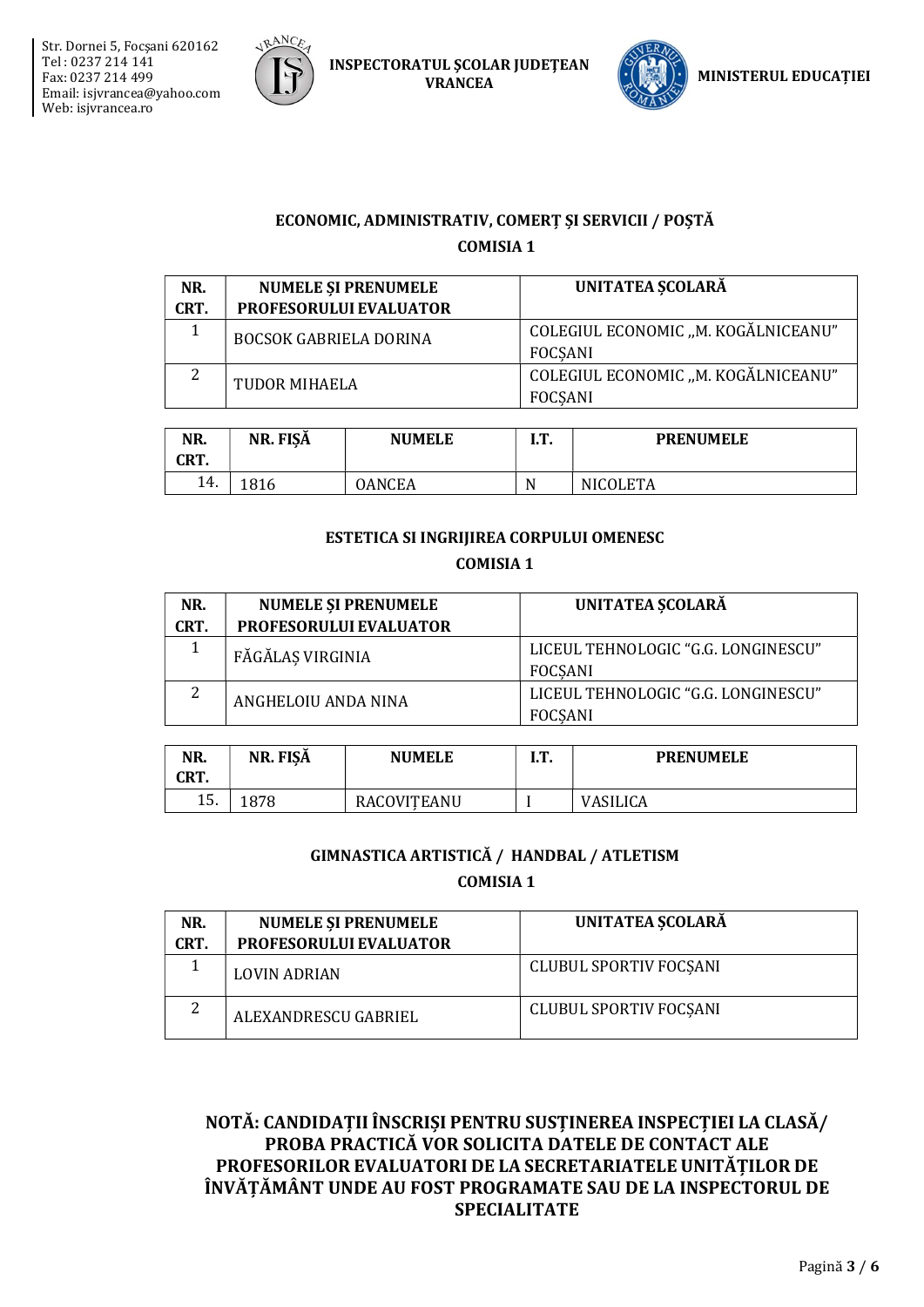

INSPECTORATUL ŞCOLAR JUDEŢEAN



| NR.  | NR. FISĂ | <b>NUMELE</b>   | I.T. | <b>PRENUMELE</b> |
|------|----------|-----------------|------|------------------|
| CRT. |          |                 |      |                  |
| 16.  | 1492     | <b>DUMBRAVĂ</b> | D    | ALIN GEORGE      |
| 17.  | 1313     | <b>DANTIS</b>   | M    | MIRELA           |
| 18.  | 1743     | SLĂVOIU         |      | ALEXANDRU        |

### INFORMATICĂ, 15.06.2022

COMISIA 1

| NR.<br>CRT.    | <b>NUMELE ȘI PRENUMELE</b><br>PROFESORULUI EVALUATOR | UNITATEA SCOLARĂ                    |
|----------------|------------------------------------------------------|-------------------------------------|
|                |                                                      |                                     |
| 1              | <b>COLIN LILIANA</b>                                 | COLEGIUL TEHNIC "ION MINCU" FOCSANI |
| 2              | NEACȘU CORNELIA                                      | COLEGIUL TEHNIC "ION MINCU" FOCSANI |
| 3              | MĂCIUCĂ MARIUS                                       | COLEGIUL TEHNIC "ION MINCU" FOCSANI |
| $\overline{4}$ | RĂVAȘ CENȚA                                          | COLEGIUL TEHNIC "ION MINCU" FOCSANI |

| NR.<br>CRT. | NR. FISĂ | <b>NUMELE</b>     | IT. | <b>PRENUMELE</b>           |
|-------------|----------|-------------------|-----|----------------------------|
| 19.         | 1826     | <b>DOBRINOIU</b>  | MV  | ANDRADA LUCIANA FLORENTINA |
| 20.         | 1631     | MOSESCU           | M   | ROMICĂ                     |
| 21          | 1598     | <b>GHIORGHITĂ</b> |     | LOREDANA NICOLETA          |

### MECANICA / MECANICA - MECANICA AGRICOLA - MECANICA IN CONSTRUCTII - MECANICA NAVE - METALURGIE - PETROL SI GAZE

COMISIA 1

| NR.  | <b>NUMELE ȘI PRENUMELE</b>    | <b>UNITATEA SCOLARĂ</b>                            |
|------|-------------------------------|----------------------------------------------------|
| CRT. | <b>PROFESORULUI EVALUATOR</b> |                                                    |
|      | <b>BOZBICI SORIN DAN</b>      | COLEGIUL TEHNIC "EDMOND NICOLAU"<br>FOCSANI        |
|      | <b>FRANCIUC RODICA</b>        | COLEGIUL TEHNIC "EDMOND NICOLAU"<br><b>FOCSANI</b> |

| NR.<br>CRT. | NR. FISĂ | <b>NUMELE</b> | חז<br>. | <b>PRENUMELE</b>     |
|-------------|----------|---------------|---------|----------------------|
| 22.         | 1791     | ANUTOIU       |         | <b>IONUT CIPRIAN</b> |

NOTĂ: CANDIDAȚII ÎNSCRIȘI PENTRU SUSȚINEREA INSPECȚIEI LA CLASĂ/ PROBA PRACTICĂ VOR SOLICITA DATELE DE CONTACT ALE PROFESORILOR EVALUATORI DE LA SECRETARIATELE UNITĂȚILOR DE ÎNVĂȚĂMÂNT UNDE AU FOST PROGRAMATE SAU DE LA INSPECTORUL DE SPECIALITATE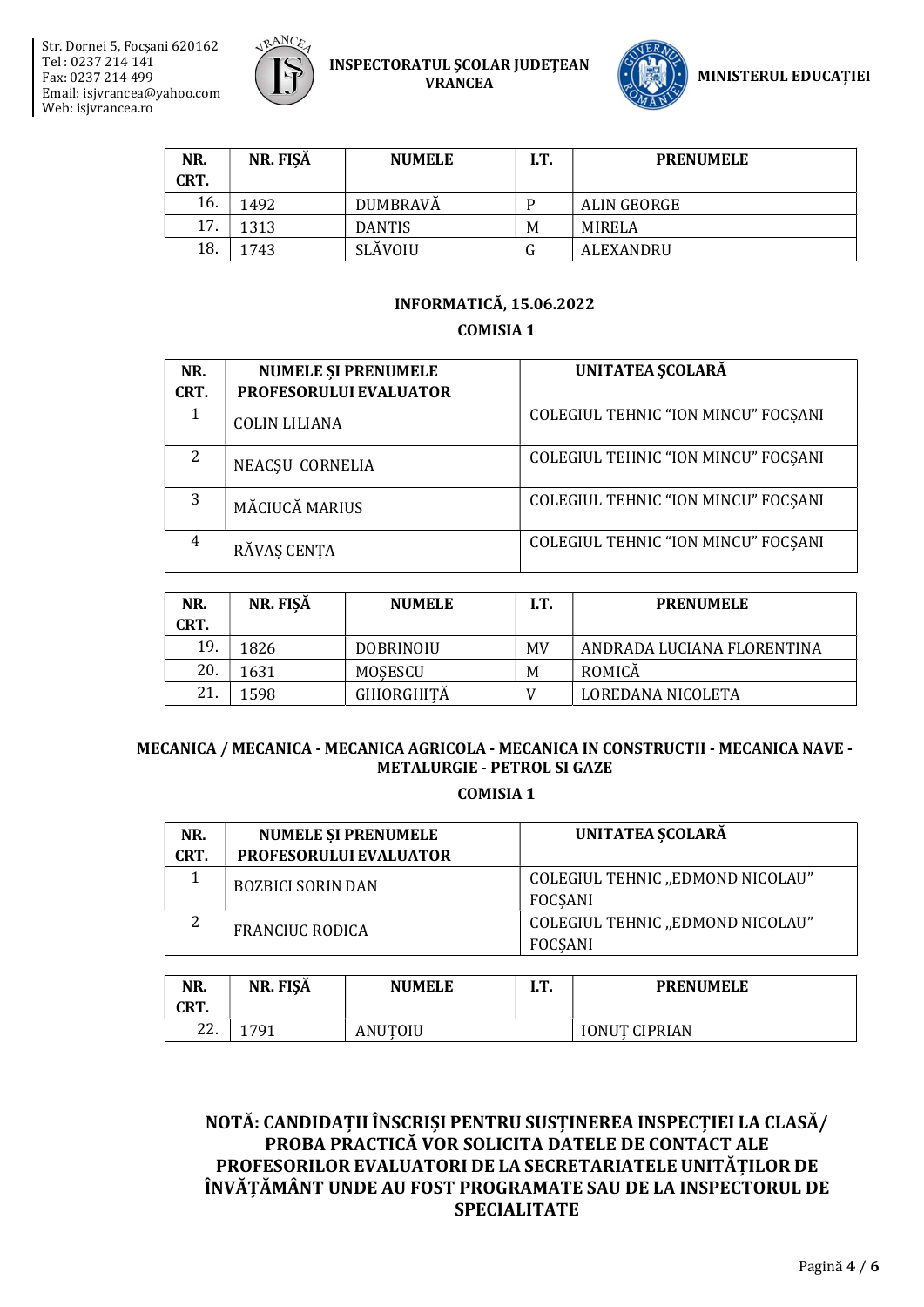

**INSPECTORATUL ȘCOLAR JUDETEAN VRANCEA** 



## STUDII TEORETICE (TEORIE - SOLFEGIU - DICTEU; ARMONIE; ISTORIA MUZICII; FORME MUZICALE) **COMISIA 1**

| NR.<br>CRT. | <b>NUMELE SI PRENUMELE</b><br><b>PROFESORULUI EVALUATOR</b> | <b>UNITATEA SCOLARĂ</b>                            |
|-------------|-------------------------------------------------------------|----------------------------------------------------|
|             | CRISTESCU VIORICA                                           | LICEUL DE ARTA "GHE, TATTARESCU"<br><b>FOCSANI</b> |
|             | TICU DORIN                                                  | LICEUL DE ARTA "GHE, TATTARESCU"<br><b>FOCSANI</b> |

| NR.<br>CRT. | NR. FISĂ | <b>NUMELE</b>   | I.T. | <b>PRENUMELE</b>      |
|-------------|----------|-----------------|------|-----------------------|
| 23.         | .298     | <b>STROIA</b>   | M    | ANDREI ADRIAN         |
| 24.         | .283     | <b>SUFLETEL</b> | D    | <b>VERONICA ADINA</b> |

### **TRANSPORTURI / TRANSPORTURI RUTIERE**

**COMISIA1** 

| NR.<br>CRT. | <b>NUMELE ȘI PRENUMELE</b><br><b>PROFESORULUI EVALUATOR</b> | <b>UNITATEA SCOLARĂ</b>                              |
|-------------|-------------------------------------------------------------|------------------------------------------------------|
|             | <b>LAVRIC IONEL</b>                                         | COLEGIUL TEHNIC AUTO "TRAIAN VUIA"<br>FOCSANI        |
|             | <b>PARASCHIV REMUS</b>                                      | COLEGIUL TEHNIC AUTO "TRAIAN VUIA"<br><b>FOCSANI</b> |

| NR.<br>CRT. | NR. FIŞĂ | <b>NUMELE</b>   | IT. | <b>PRENUMELE</b>  |
|-------------|----------|-----------------|-----|-------------------|
| 25.         | 1773     | AVASILOAIE      | VV  | <b>VLAD-MIHAI</b> |
| 26.         | 1844     | DRAGONCEA       | T   | <b>TOMA</b>       |
| 27.         | 1854     | GRĂMOIU         | M   | <b>FLORIN-ION</b> |
| 28.         | 1789     | <b>NEMUT</b>    | S   | <b>IONEL</b>      |
| 29.         | 1843     | <b>TEMĂTORU</b> | R   | <b>ADRIAN</b>     |

NOTĂ: CANDIDAȚII ÎNSCRIȘI PENTRU SUSȚINEREA INSPECȚIEI LA CLASĂ/ PROBA PRACTICĂ VOR SOLICITA DATELE DE CONTACT ALE PROFESORILOR EVALUATORI DE LA SECRETARIATELE UNITĂTILOR DE ÎNVĂȚĂMÂNT UNDE AU FOST PROGRAMATE SAU DE LA INSPECTORUL DE **SPECIALITATE**